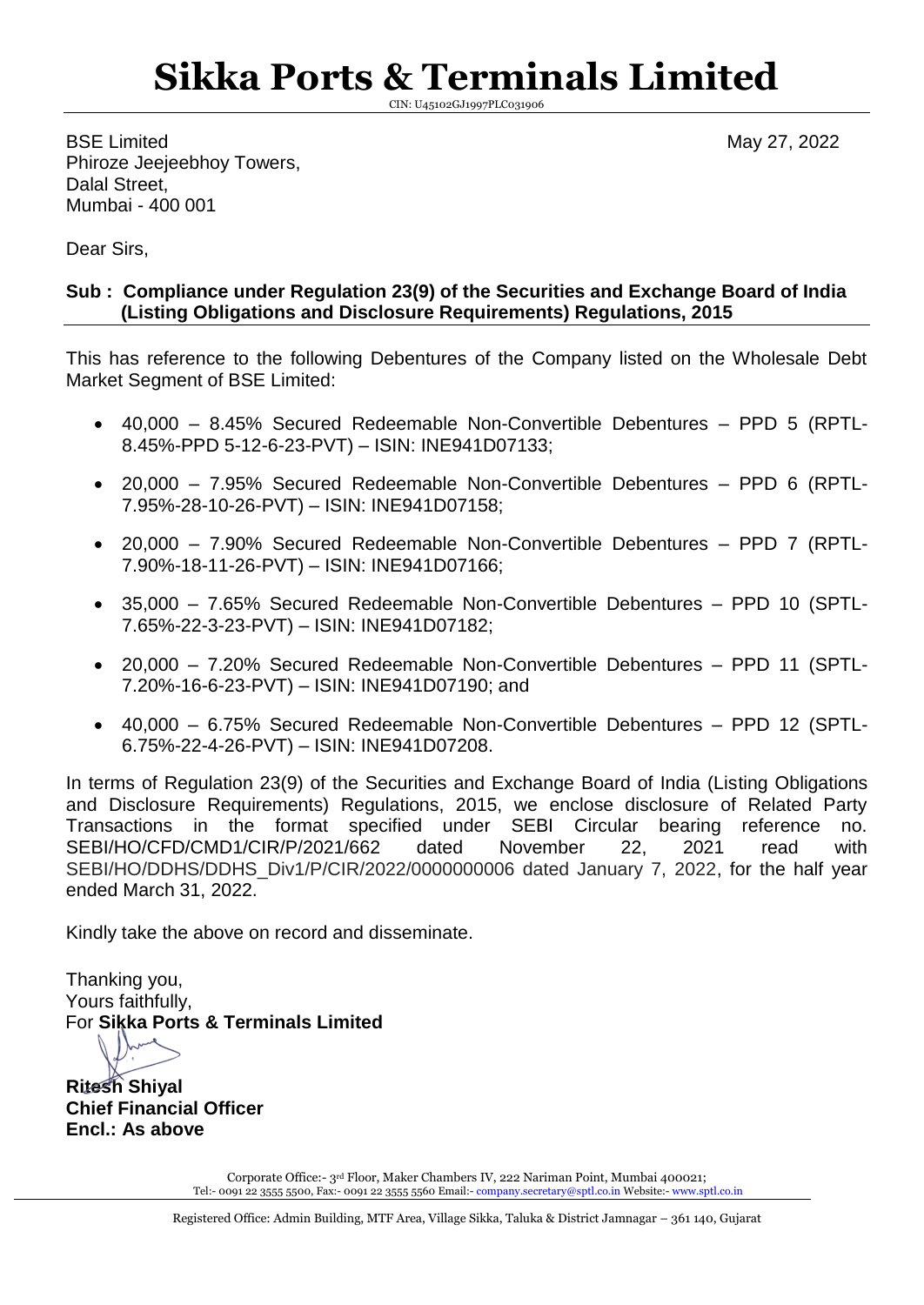## Sikka Ports & Terminals LImited - Disclosure of Related Party Transactions for the half year / six months ended March 31, 2022

|                         |                                                                                         |     |                                                       |  |                                                                                     |                                                                                                   |                                                         |                                   | (Amount in Rs. Crore except stated otherwise)<br>Additional disclosure of related party transactions - applicable only in case the related party<br>transaction relates to loans, inter-corporate deposits, advances or investments made or given by<br>the listed entity/subsidiary. These details need to be disclosed only once, during the reporting |                                                           |                                                                                                                    |             |               |                                                                                                                         |                      |                                            |                       |                                                                                                         |  |
|-------------------------|-----------------------------------------------------------------------------------------|-----|-------------------------------------------------------|--|-------------------------------------------------------------------------------------|---------------------------------------------------------------------------------------------------|---------------------------------------------------------|-----------------------------------|----------------------------------------------------------------------------------------------------------------------------------------------------------------------------------------------------------------------------------------------------------------------------------------------------------------------------------------------------------|-----------------------------------------------------------|--------------------------------------------------------------------------------------------------------------------|-------------|---------------|-------------------------------------------------------------------------------------------------------------------------|----------------------|--------------------------------------------|-----------------------|---------------------------------------------------------------------------------------------------------|--|
| S. No                   | Details of the party<br>(listed entity /subsidiary)<br>entering into the<br>transaction |     | Details of the counterparty                           |  |                                                                                     |                                                                                                   | Value of the<br>related<br>party                        | Value of<br>transaction           | In case monies are due to<br>either party as a result of the<br>transaction                                                                                                                                                                                                                                                                              |                                                           | In case any financial indebtedness is<br>incurred to make or give loans, inter-<br>corporate deposits, advances or | investments |               | period when such transaction was undertaken.<br>Details of the loans, inter-corporate deposits, advances or investments |                      |                                            |                       |                                                                                                         |  |
|                         | Name                                                                                    | PAN | Name                                                  |  | Relationship of the<br>PAN counterparty with the listed<br>entity or its subsidiary | Type of related party transaction                                                                 | transaction<br>as approved<br>by the audit<br>committee | during the<br>reporting<br>period | Opening<br>oalance as on<br>1st October<br>2021<br>Dr/(Cr)                                                                                                                                                                                                                                                                                               | Closing<br>balance as on<br>31st March<br>2022<br>Dr/(Cr) | Nature of<br>indebtedness<br>(loan/issuance<br>of debt/ any<br>other etc.)                                         | Cost        | <b>Tenure</b> | Nature (loan/<br>advance/inter-<br>corporate deposit/<br>investment                                                     | Interest<br>Rate (%) | <b>Tenure</b>                              | Secured/<br>unsecured | Purpose for which the<br>funds will be utilised<br>by the ultimate<br>recipient of funds (end<br>usage) |  |
| $\mathbf{1}$            | Sikka Ports &<br>Terminals Limited                                                      |     | Reliance Industries Holding<br>Private Limited        |  | <b>Holding Company</b>                                                              | Proceeds from Borrowings -<br>Cumulative Redeemable Preference<br>Shares*                         | 9.40                                                    | 9.40                              |                                                                                                                                                                                                                                                                                                                                                          |                                                           |                                                                                                                    |             |               |                                                                                                                         |                      |                                            |                       |                                                                                                         |  |
| $\overline{2}$          | Sikka Ports &<br>Terminals Limited                                                      |     | <b>Reliance Industries Holding</b><br>Private Limited |  | <b>Holding Company</b>                                                              | Repayment of Borrowings - Non-<br>Cumulative Redeemable Preference<br>shares (including premium)* | 380.00                                                  | 380.00                            |                                                                                                                                                                                                                                                                                                                                                          | $\overline{\phantom{a}}$                                  |                                                                                                                    |             |               |                                                                                                                         |                      |                                            |                       |                                                                                                         |  |
| $\overline{\mathbf{3}}$ | Sikka Ports &<br>Terminals Limited                                                      |     | <b>Reliance Industries Holding</b><br>Private Limited |  | Holding Company                                                                     | Billing for Personnel on Deputation'                                                              | 5.00                                                    | 0.01                              | $\overline{\phantom{a}}$                                                                                                                                                                                                                                                                                                                                 | $\overline{\phantom{a}}$                                  |                                                                                                                    |             |               |                                                                                                                         |                      |                                            |                       |                                                                                                         |  |
| $\overline{4}$          | Sikka Ports &<br>Terminals Limited                                                      |     | <b>Reliance Industries Holding</b><br>Private Limited |  | <b>Holding Company</b>                                                              | <b>Equity Share Capital</b>                                                                       | $\sim$                                                  | $\sim$                            | 275.00                                                                                                                                                                                                                                                                                                                                                   | 275.00                                                    |                                                                                                                    |             |               |                                                                                                                         |                      |                                            |                       |                                                                                                         |  |
| 5                       | Sikka Ports &<br>Terminals Limited                                                      |     | <b>Reliance Industries Holding</b><br>Private Limited |  | Holding Company                                                                     | Borrowings - Cumulative<br>Redeemable Preference shares                                           | $\overline{\phantom{a}}$                                | $\sim$                            | 37.60                                                                                                                                                                                                                                                                                                                                                    | 47.00                                                     |                                                                                                                    |             |               |                                                                                                                         |                      |                                            |                       |                                                                                                         |  |
| 6                       | Sikka Ports &<br>Terminals Limited                                                      |     | <b>Reliance Industries Holding</b><br>Private Limited |  | <b>Holding Company</b>                                                              | Borrowings - Non-Cumulative<br>Redeemable Preference shares<br>(including Premium)                | ÷.                                                      | $\overline{\phantom{a}}$          | 224.95                                                                                                                                                                                                                                                                                                                                                   | $\overline{\phantom{a}}$                                  |                                                                                                                    |             |               |                                                                                                                         |                      |                                            |                       |                                                                                                         |  |
| $7\overline{ }$         | Sikka Ports &<br><b>Terminals Limited</b>                                               |     | Kankhal Trading LLP                                   |  | Entity over which Holding<br>Company is having control                              | Repayment of Borrowings - Non-<br>Cumulative Redeemable Preference<br>shares (including premium)* | 560.00                                                  | 560.00                            | $\overline{\phantom{a}}$                                                                                                                                                                                                                                                                                                                                 | $\overline{\phantom{a}}$                                  |                                                                                                                    |             |               |                                                                                                                         |                      |                                            |                       |                                                                                                         |  |
| 8                       | Sikka Ports &<br>Terminals Limited                                                      |     | Kankhal Trading LLP                                   |  | Entity over which Holding<br>Company is having control                              | Borrowings - Non-Cumulative<br>Redeemable Preference shares<br>(including Premium)                | $\overline{\phantom{a}}$                                | $\sim$                            | 331.50                                                                                                                                                                                                                                                                                                                                                   | $\overline{\phantom{a}}$                                  |                                                                                                                    |             |               |                                                                                                                         |                      |                                            |                       |                                                                                                         |  |
| 9                       | Sikka Ports &<br>Terminals Limited                                                      |     | East West Pipeline Private<br>Limited                 |  | Fellow Subsidiary                                                                   | Loans and advances given /<br>(returned) [net]*                                                   | 150.00                                                  | 3.10                              | $\overline{\phantom{a}}$                                                                                                                                                                                                                                                                                                                                 | $\overline{\phantom{a}}$                                  | N.A.                                                                                                               | N.A.        | N.A.          | Loans                                                                                                                   | Nil                  | Repayable on or<br>before 31st Mar<br>2025 | Unsecured             | General corporate<br>purpose                                                                            |  |
| 10                      | Sikka Ports &<br>Terminals Limited                                                      |     | East West Pipeline Private<br>Limited                 |  | Fellow Subsidiary                                                                   | Investments (Re. 1)                                                                               | $\overline{\phantom{a}}$                                | $\sim$                            | 0.00                                                                                                                                                                                                                                                                                                                                                     | 0.00                                                      |                                                                                                                    |             |               |                                                                                                                         |                      |                                            |                       |                                                                                                         |  |
| 11                      | Sikka Ports &<br>Terminals Limited                                                      |     | East West Pipeline Private<br>Limited                 |  | <b>Fellow Subsidiary</b>                                                            | Loans and Advances given                                                                          | $\sim$                                                  | $\sim$                            | 320.49                                                                                                                                                                                                                                                                                                                                                   | 323.59                                                    |                                                                                                                    |             |               |                                                                                                                         |                      |                                            |                       |                                                                                                         |  |
| 12                      | Sikka Ports &<br>Terminals Limited                                                      |     | Jamnagar Utilities & Power<br>Private Limited         |  | Fellow Subsidiary &<br>Associate                                                    | Sale of Services*                                                                                 | 10.00                                                   | 1.42                              |                                                                                                                                                                                                                                                                                                                                                          | $\overline{\phantom{a}}$                                  |                                                                                                                    |             |               |                                                                                                                         |                      |                                            |                       |                                                                                                         |  |
| 13                      | Sikka Ports &<br>Terminals Limited                                                      |     | Jamnagar Utilities & Power<br>Private Limited         |  | Fellow Subsidiary &<br>Associate                                                    | Billing for Personnel on Deputation*                                                              | 0.50                                                    | 0.42                              |                                                                                                                                                                                                                                                                                                                                                          | $\overline{\phantom{a}}$                                  |                                                                                                                    |             |               |                                                                                                                         |                      |                                            |                       |                                                                                                         |  |
| 14                      | Sikka Ports &<br>Terminals Limited                                                      |     | Jamnagar Utilities & Power<br>Private Limited         |  | Fellow Subsidiary &<br>Associate                                                    | Investments                                                                                       | $\sim$                                                  | $\sim$                            | 5,000.00                                                                                                                                                                                                                                                                                                                                                 | 5,000.00                                                  |                                                                                                                    |             |               |                                                                                                                         |                      |                                            |                       |                                                                                                         |  |
| 15                      | Sikka Ports &<br>Terminals Limited                                                      |     | Jamnagar Utilities & Power<br>Private Limited         |  | Fellow Subsidiary &<br>Associate                                                    | Receivables                                                                                       | $\overline{\phantom{a}}$                                | $\overline{\phantom{a}}$          | 0.24                                                                                                                                                                                                                                                                                                                                                     | 1.27                                                      |                                                                                                                    |             |               |                                                                                                                         |                      |                                            |                       |                                                                                                         |  |
| 16                      | Sikka Ports &<br><b>Terminals Limited</b>                                               |     | Nandanbala Commercials<br>Private Limited             |  | Associate (from 11th March<br>2022)                                                 | Purchase / Subscription of<br>Investments                                                         |                                                         | 476.00                            |                                                                                                                                                                                                                                                                                                                                                          |                                                           | N.A.                                                                                                               |             | N.A. N.A.     | Preference Shares                                                                                                       | Nil                  | 10 years                                   |                       | Unsecured Business requirements<br>and<br>general corporate<br>purpose.                                 |  |
| 17                      | Sikka Ports &<br>Terminals Limited                                                      |     | Nandanbala Commercials<br>Private Limited             |  | Associate (from 11th March<br>2022)                                                 | Loans and advances given /<br>(returned) [net]                                                    | $\sim$                                                  | (348.59)                          | $\overline{\phantom{a}}$                                                                                                                                                                                                                                                                                                                                 | $\sim$                                                    |                                                                                                                    |             |               |                                                                                                                         |                      |                                            |                       |                                                                                                         |  |
| 18                      | Sikka Ports &<br><b>Terminals Limited</b>                                               |     | Nandanbala Commercials<br>Private Limited             |  | Associate (from 11th March<br>2022)                                                 | Investments                                                                                       | $\overline{\phantom{a}}$                                | $\overline{\phantom{a}}$          | $\sim$                                                                                                                                                                                                                                                                                                                                                   | 476.00                                                    |                                                                                                                    |             |               |                                                                                                                         |                      |                                            |                       |                                                                                                         |  |
| 19                      | Sikka Ports &<br>Terminals Limited                                                      |     | Reliance Industries Limited                           |  | Entity having significant<br>influence                                              | Sale of Services                                                                                  | 2,058.19                                                | 1,904.92                          |                                                                                                                                                                                                                                                                                                                                                          | $\overline{\phantom{a}}$                                  |                                                                                                                    |             |               |                                                                                                                         |                      |                                            |                       |                                                                                                         |  |
| 20                      | Sikka Ports &<br>Terminals Limited                                                      |     | <b>Reliance Industries Limited</b>                    |  | Entity having significant<br>nfluence                                               | Sale of Traded Goods / Scrap                                                                      | 1.00                                                    | 0.02                              |                                                                                                                                                                                                                                                                                                                                                          | $\overline{\phantom{a}}$                                  |                                                                                                                    |             |               |                                                                                                                         |                      |                                            |                       |                                                                                                         |  |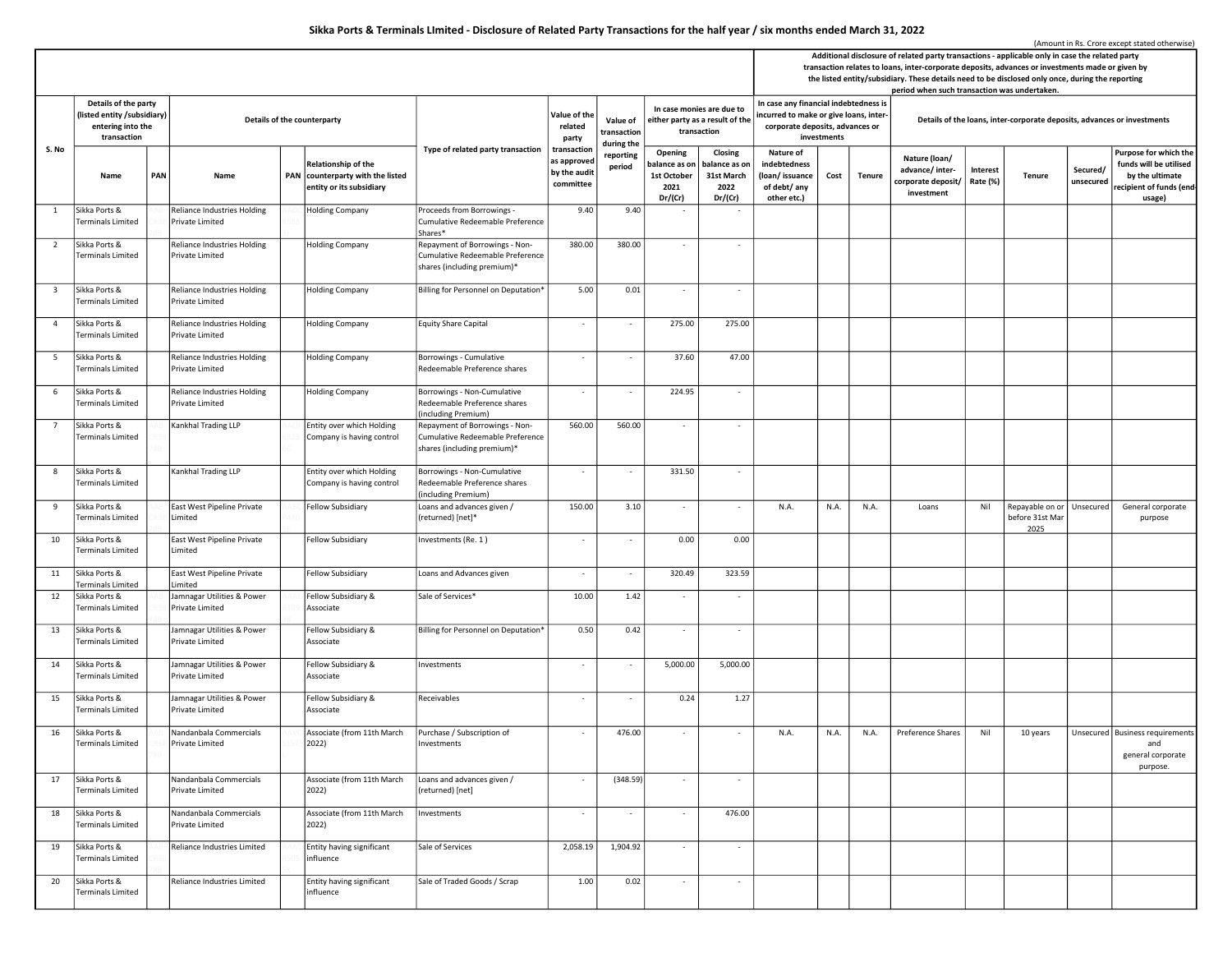Name PAN Name PAN Relationship of the PAN counterparty with the listed entity or its subsidiary Opening balance as on 1st October 2021 Dr/(Cr) Closing balance as on 31st March 2022 Dr/(Cr) Nature of indebtedness (loan/ issuance of debt/ any other etc.) Cost Tenure Nature (loan/ advance/ intercorporate deposit/ investment Interest  $R_{\text{at}}$   $\left| \begin{array}{c} \text{Hence} \\ \text{Rate} \end{array} \right|$  Tenure Secured/ unsecured Purpose for which the funds will be utilised by the ultimate recipient of funds (endusage) Additional disclosure of related party transactions - applicable only in case the related party transaction relates to loans, inter-corporate deposits, advances or investments made or given by the listed entity/subsidiary. These details need to be disclosed only once, during the reporting period when such transaction was undertaken. S. No Type of related party transaction Value of the related party transaction as approved by the audit committee Value of transaction during the reporting period In case monies are due to either party as a result of the transaction In case any financial indebtedness is incurred to make or give loans, intercorporate deposits, advances or investments Details of the counterparty **Details of the counterparty** Details of the loans, inter-corporate deposits, advances or investments Details of the party (listed entity /subsidiary) entering into the transaction 21 Sikka Ports & Terminals Limited Reliance Industries Limited Entity having significant influence Lease Rent Expenses (Rs.  $1,000$ )  $\begin{array}{|c|c|c|c|c|c|} \hline 0.01 & 0.00 & 0.00 \end{array}$ 22 Sikka Ports & .<br>Prminals Limited Reliance Industries Limited Fntity having significant influence Purchase including Construction Material, Stores, Spares and Consumables  $5.00$   $1.68$   $-$ 23 Sikka Ports & Terminals Limited Reliance Industries Limited Entity having significant influence Other Expenses 2.00 0.47 24 Sikka Ports & Terminals Limited Reliance Industries Limited Entity having significant influence Security Deposits taken - - 1,050.00 1,050.00 25 Sikka Ports & .<br>Terminals Limited Reliance Industries Limited Entity having significant influence Receivables 292.00 26 Sikka Ports & Terminals Limited Reliance Industries Limited Entity having significant influence Payables 0.52 27 Sikka Ports & Terminals Limited Amritkalash Commercials LLP Jointly Controlled Entity Investments - - 0.75 0.75 28 Sikka Ports & Terminals Limited Amritkalash Commercials LLP Jointly Controlled Entity Partner's contribution in Jointly Controlled Entities (Net) 236.05 28.55 - - N.A. N.A. N.A. Partner's contribution in Jointly Controlled Entities (Net) Nil N.A. Unsecured Business purpose / Investments 29 Sikka Ports & Terminals Limited Amritkalash Commercials LLP Jointly Controlled Entity Partner's contribution in Jointly Controlled Entities (Net) 1,257.58 1,286.13 30 Sikka Ports & Terminals Limited Drishtimohan Commercial LLP Jointly Controlled Entity Investments - - 0.50 0.50 0.50 0.50 31 Sikka Ports & Terminals Limited Drishtimohan Commercial LLP Jointly Controlled Entity Partner's contribution in Jointly Controlled Entities (Net) 11,946.07 5,745.93 - - N.A. N.A. N.A. Partner's contribution in Jointly Controlled Entities (Net) Nil N.A. Unsecured Business purpose / Investments 32 Sikka Ports & Terminals Limited Drishtimohan Commercial LLP Jointly Controlled Entity Partner's contribution in Jointly Controlled Entities (Net)  $-$  3,053.93 8,799.86 33 Sikka Ports & Terminals Limited Vaijayanti Commercial LLP Jointly Controlled Entity Investments - - 0.50 0.50 0.50 0.50 34 Sikka Ports & Terminals Limited Vaijayanti Commercial LLP Jointly Controlled Entity Partner's contribution in Jointly Controlled Entities (Net)  $317.00$   $(683.00)$ 35 Sikka Ports & Terminals Limited Vaijayanti Commercial LLP Jointly Controlled Entity Partner's contribution in Jointly Controlled Entities (Net) - - 683.00 - 36 Sikka Ports & Terminals Limited Shri M Sundar Key Managerial Personnel Payment to Key Managerial Personnel\*  $2.00$  0.23 -  $\vert$ 37 Sikka Ports & Terminals Limited Shri M Sundar Key Managerial Personnel Payables - - - - 0.07 38 Sikka Ports & Terminals Limited 78B Shri Ritesh Shiyal R Key Managerial Personnel Payment to Key Managerial Personnel\*  $2.00$  0.24 -  $\vert$ 39 Sikka Ports & Terminals Limited Ms. Mohana V Key Managerial Personnel Payment to Key Managerial Personnel\*  $1.00$  0.72 -  $\vert$ 40 Sikka Ports & Terminals Limited Reliance Ports And Terminals Limited Employees Provident Post Employment Benefits Plan Employee Benefits Expense 5.00 1.09 - - -

Fund

(Amount in Rs. Crore except stated otherwise)